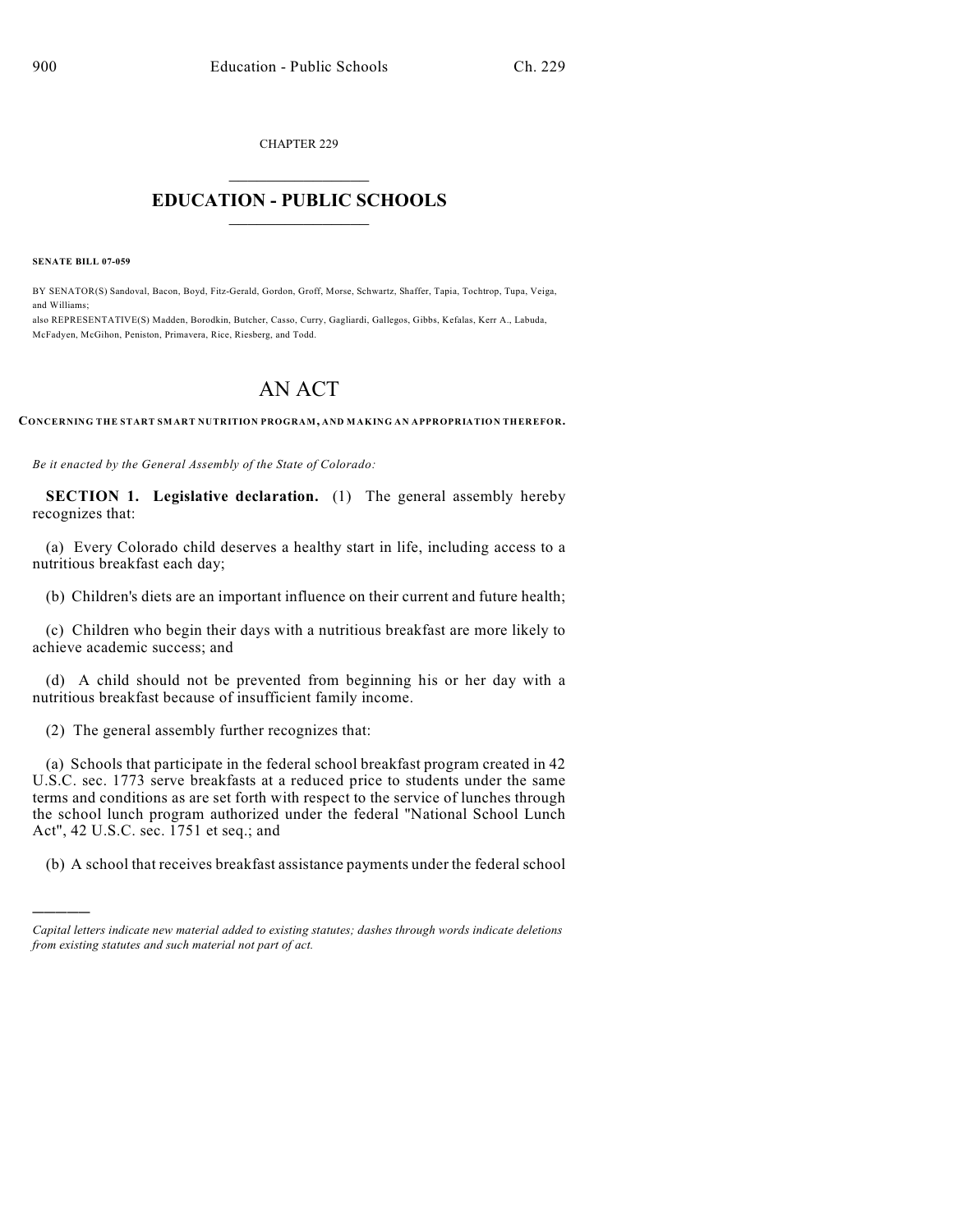breakfast program created in 42 U.S.C. sec. 1773 may not charge a price of more than thirty cents for a reduced-price breakfast.

(3) The general assembly concludes that it will serve the best interests of Colorado students to create a fund to eliminate the reduced price paid by children who are eligible for reduced-price breakfasts under the terms and conditions set forth in the federal "National School Lunch Act", 42 U.S.C. sec. 1751 et seq. and who are participating in the federal school breakfast program created in 42 U.S.C. sec. 1773.

**SECTION 2.** Title 22, Colorado Revised Statutes, is amended BY THE ADDITION OF A NEW ARTICLE to read:

## **ARTICLE 82.7 Start Smart Nutrition Program**

**22-82.7-101. Short title.** THIS ARTICLE SHALL BE KNOWN AND MAY BE CITED AS THE "START SMART NUTRITION PROGRAM ACT".

**22-82.7-102. Definitions.** AS USED IN THIS ARTICLE, UNLESS THE CONTEXT OTHERWISE REQUIRES:

(1) "DEPARTMENT" MEANS THE DEPARTMENT OF EDUCATION CREATED AND EXISTING PURSUANT TO SECTION 24-1-115, C.R.S.

(2) "FUND" MEANS THE START SMART NUTRITION PROGRAM FUND CREATED IN SECTION 22-82.7-105.

(3) "PROGRAM" MEANS THE START SMART NUTRITION PROGRAM CREATED IN SECTION 22-82.7-103.

(4) "SCHOOL BREAKFAST PROGRAM" MEANS THE FEDERAL SCHOOL BREAKFAST PROGRAM CREATED IN 42 U.S.C. SEC. 1773.

**22-82.7-103. Start smart nutrition program - creation - administration objectives.** (1) THERE IS HEREBY CREATED THE START SMART NUTRITION PROGRAM TO ENSURE THAT EACH STUDENT IN COLORADO PUBLIC SCHOOLS HAS AN OPPORTUNITY TO BEGIN EACH DAY WITH A NUTRITIOUS BREAKFAST.

(2) THE DEPARTMENT SHALL ADMINISTER THE PROGRAM IN ACCORDANCE WITH THE PROCEDURES DEVELOPED BY THE DEPARTMENT PURSUANT TO SECTION 22-82.7-106.

(3) THE OBJECTIVES OF THE PROGRAM ARE TO:

(a) APPROPRIATE MONEYS FROM THE STATE BUDGET TO ELIMINATE THE REDUCED PRICE PAID BY COLORADO STUDENTS PARTICIPATING IN THE SCHOOL BREAKFAST PROGRAM;

(b) INCREASE THE NUMBER OF COLORADO STUDENTS WHO CONSUME A NUTRITIOUS BREAKFAST EACH DAY;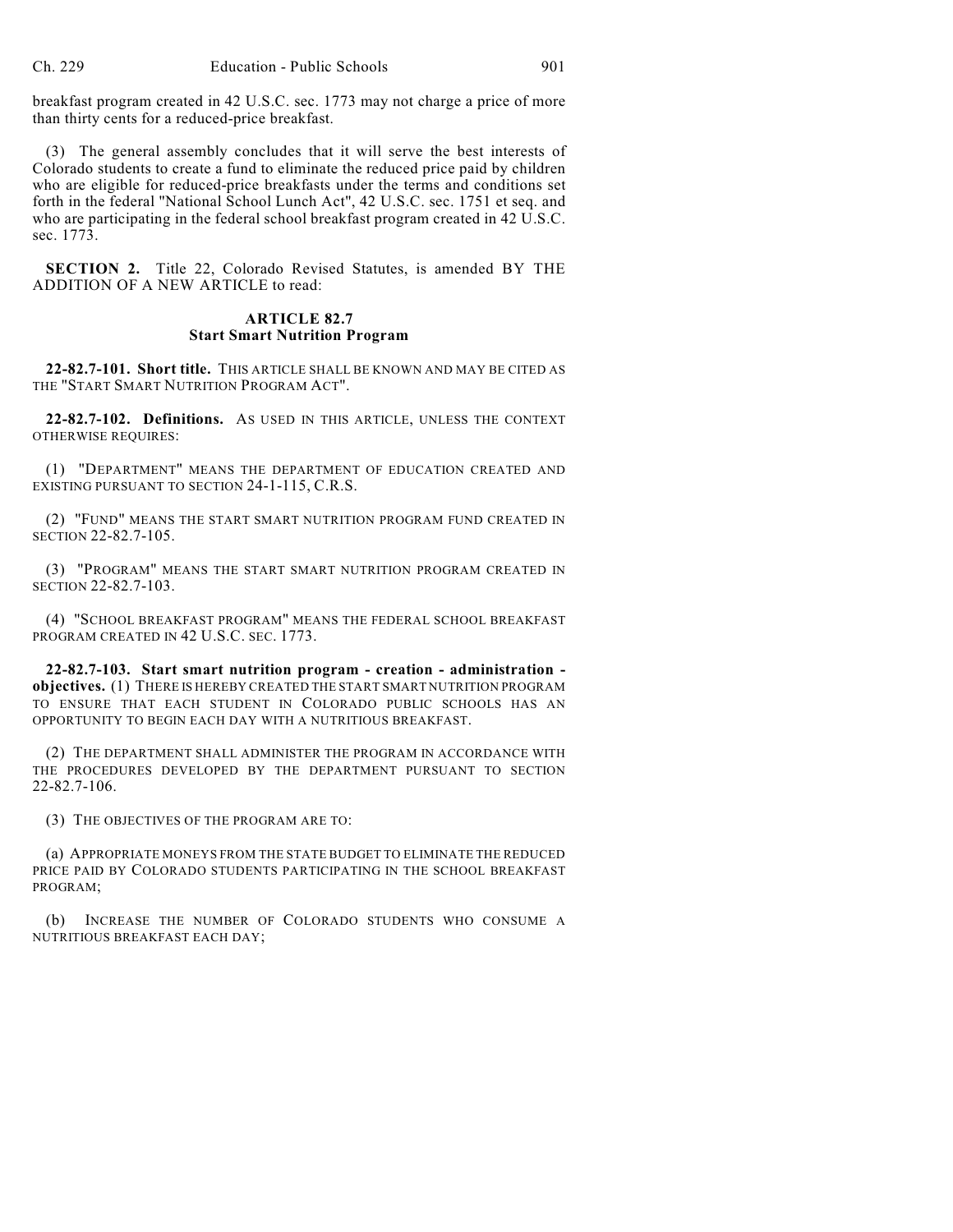(c) DECREASE STATEWIDE HEALTH CARE COSTS BY IMPROVING THE HEALTH OF SCHOOL-AGE CHILDREN;

(d) LESSEN STUDENTS' RISK OF OBESITY BY PROVIDING NUTRITIOUS BREAKFAST OPTIONS;

(e) ENCOURAGE CHARTER SCHOOLS AND SCHOOL DISTRICTS TO PARTICIPATE IN THE SCHOOL BREAKFAST PROGRAM;

(f) INCREASE STUDENTS' CONSUMPTION OF WHOLE GRAINS, FRUITS AND VEGETABLES, VITAMINS A AND C, CALCIUM, PROTEIN, FIBER, AND IRON; AND

(g) MAKE BREAKFAST MORE ACCESSIBLE TO UNDERPRIVILEGED STUDENTS.

**22-82.7-104. Program funding - appropriation.** (1) THE GENERAL ASSEMBLY SHALL ANNUALLY APPROPRIATE BY SEPARATE LINE ITEM IN THE ANNUAL GENERAL APPROPRIATION BILL AN AMOUNT OF NOT LESS THAN SEVEN HUNDRED THOUSAND DOLLARS AND NOT MORE THAN ONE MILLION FIVE HUNDRED THOUSAND DOLLARS TO THE FUND CREATED IN SECTION 22-82.7-105 TO ALLOW SCHOOL DISTRICTS TO PROVIDE FREE BREAKFASTS TO CHILDREN PARTICIPATING IN THE SCHOOL BREAKFAST PROGRAM WHO WOULD OTHERWISE BE REQUIRED TO PAY A REDUCED PRICE FOR BREAKFAST. THE APPROPRIATION TO THE FUND SHALL BE IN ADDITION TO ANY APPROPRIATION MADE BY THE GENERAL ASSEMBLY PURSUANT TO SECTION 22-54-123 OR 22-54-123.5 (1).

(2) THE DEPARTMENT MAY SEEK AND ACCEPT GIFTS, GRANTS, AND DONATIONS FROM PUBLIC AND PRIVATE SOURCES TO FUND THE PROGRAM, BUT RECEIPT OF GIFTS, GRANTS, AND DONATIONS SHALL NOT BE A PREREQUISITE TO THE IMPLEMENTATION OF THE PROGRAM. ALL PRIVATE AND PUBLIC FUNDS RECEIVED THROUGH GIFTS, GRANTS, AND DONATIONS SHALL BE TRANSMITTED TO THE STATE TREASURER, WHO SHALL CREDIT THE SAME TO THE FUND.

(3) TO THE EXTENT PERMITTED BY LAW, THE DEPARTMENT MAY, AT ITS DISCRETION, DIRECT OTHER MONEYS TO FUND THE PROGRAM.

**22-82.7-105. Start smart nutrition program fund - creation - administrative costs.** (1) THERE IS HEREBY CREATED IN THE STATE TREASURY THE START SMART NUTRITION PROGRAM FUND. THE FUND SHALL CONSIST OF:

(a) SUCH MONEYS AS ARE APPROPRIATED TO THE FUND BY THE GENERAL ASSEMBLY PURSUANT TO SECTION 22-82.7-104 (1);

(b) ANY GIFTS, GRANTS, OR DONATIONS RECEIVED BY THE DEPARTMENT FOR THE FUND PURSUANT TO SECTION 22-82.7-104 (2); AND

(c) ANY OTHER MONEYS DIRECTED TO THE FUND BY THE DEPARTMENT.

(2) THE MONEYS IN THE FUND SHALL BE SUBJECT TO ANNUAL APPROPRIATION BY THE GENERAL ASSEMBLY FOR THE DIRECT AND INDIRECT COSTS ASSOCIATED WITH THE IMPLEMENTATION OF THE PROGRAM PURSUANT TO THE PROVISIONS OF THIS ARTICLE. THE DEPARTMENT MAY EXPEND NOT MORE THAN ONE PERCENT OF THE